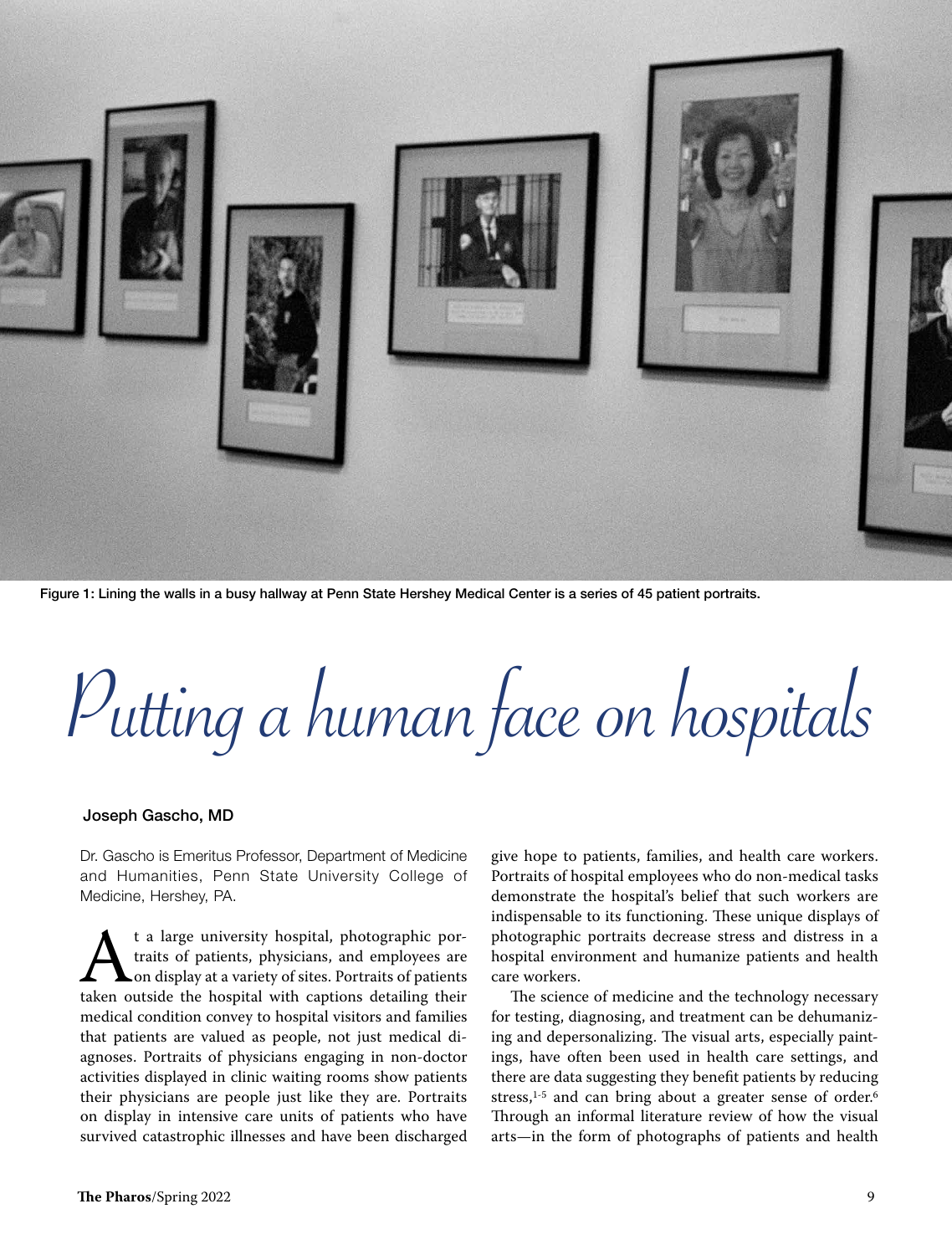care workers—can be used in a medical center setting to benefit patients, families, health care workers, and trainees, no specific reports were identified.

Lining the walls at Penn State Hershey there are photos of people outside the hospital, at his/her choice of location—home, work, or recreation site (Figure 1). At the bottom of each portrait is a terse summary, in medical jargon, of the person's diagnosis. This juxtaposition of word and image draws attention to the humanity of the person in contrast to the medically worded description. Figure 2 is of a 75-year-old woman at the golf course, club in hand. She is not just someone with hypertension and aortic stenosis who was hospitalized once for the sudden onset of severe heart failure (as she might be described on rounds), she is a woman who looks forward to her bi-weekly round of golf with three of her friends. The combination of word and image shows patients and their families that the goal of health care givers at this hospital is to view patients as real people.

The word-image pieces are also reminders to health care workers and trainees that this is what professionals strive to do. A faculty observer of the exhibit noted, "The display captures the essence of humanistic medicine in the 21st century. The medical words and abbreviations



69M; S/P drug-eluting stent for 90% RCA stenosis

Figure 3: A retired physician.



75F; AF; HTN with flash pulm edema; mod AS; cath: o occl CAD

Figure 2: A 75-year-old woman at the golf course.



Figure 4. A heart transplant recipient who first presented with the following from his medical record. RM; 53M; 1993 diagnosed with nonischemic cardiomyopathy (presented with URI; EF20%; with treatment EF improved transiently to 50%; 2002 EF <20%; 2004 ICD, BiV pacer implanted; 3/2006 LVAD implanted, secundum ASD closed; 4/2006 transferred to HMC for multiple ICD firings, VF; 9/2006 ICD redo (lead malfunction); 9/2007 heart transplant; diabetes mellitus; atrial fibrillation; renal dysfunction.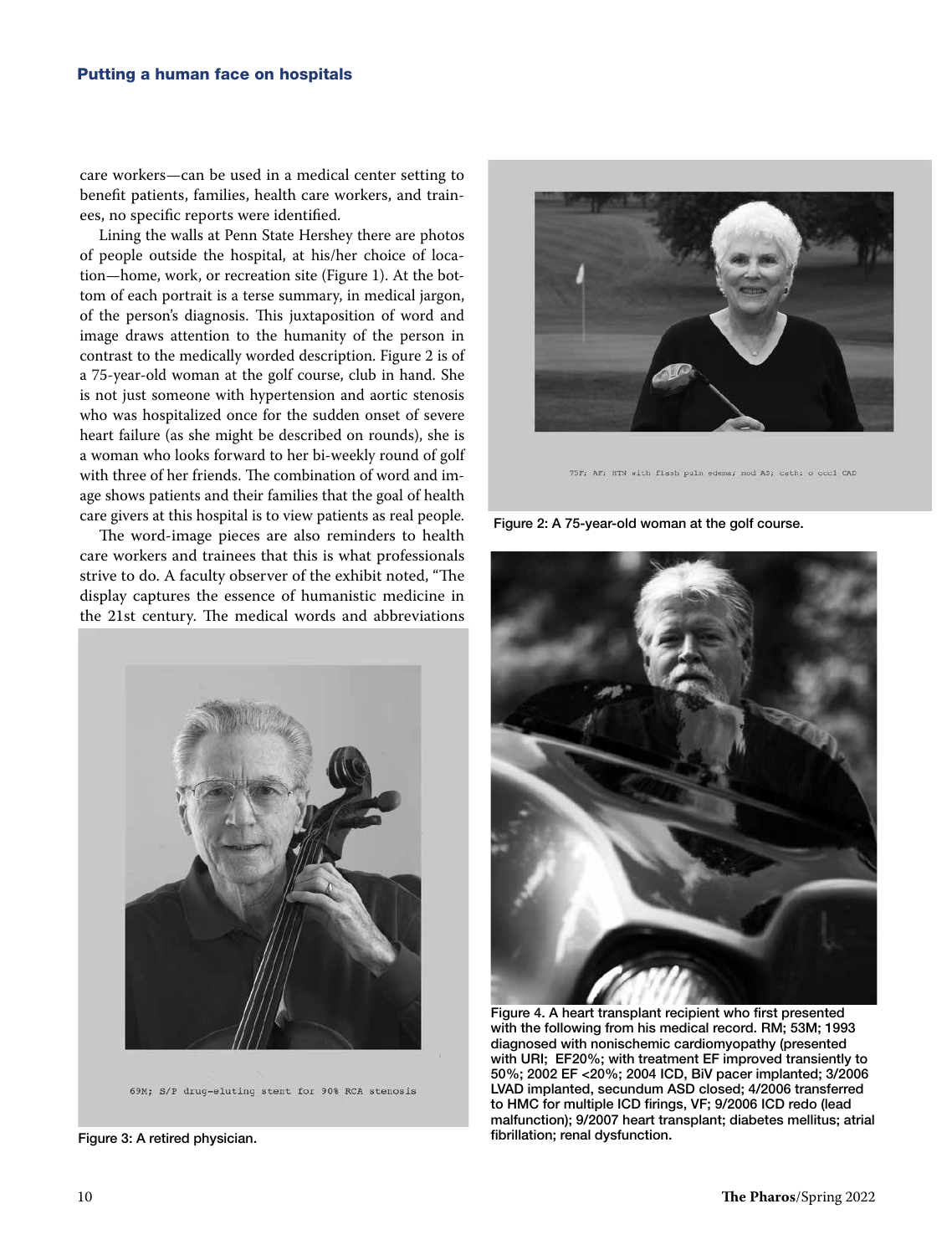

Figure 5: A patient with a history of severe heart failure

constitute the patient's identity, but the image tells another story, a fuller story about the essence of an individual who just happens to contend with heart disease. By inviting patients to reveal themselves as they want to be known—as a biker, animal lover, drummer—the exhibit restores humanity to illness experiences that can depersonalize those who suffer."

The golfer portrayed said, "I do feel very proud when people see my photo. They ask me why. I say that even though people have heart conditions they can play golf."

Another patient, a retired physician, noted, "To see myself photographed simultaneously as a patient with cardiac disease and a person with a love for music reminded me of the wisdom of Sir William Osler, 'The patient who has the disease is more important than the disease the patient has"' (Figure 3).

On permanent display in two of the cardiac intensive care units (ICU) are portraits of 10 individuals who have been discharged from the hospital after lengthy hospital stays for life-threatening illnesses. Placement of photographs in an ICU is different from in an art gallery—the photographs are hung on available wall space, with equipment and supplies in close proximity to the photographs.

The photographs of these individuals, after they had been discharged from the hospital, were made of them doing the things that made life meaningful to them. One man, who was a heart transplant recipient, was photographed on his motorcycle. He was once confined to a hospital bed too short of breath to even walk in the hallway. He can now handle a Harley on a road trip (Figure 4).

Another person with a history of severe heart failure, is shown playing his trumpet (Figure 5). He now has enough breath to not just fill his lungs as he sits up in his bed, but enough breath to make beautiful music.

Accompanying each portrait is a brief description of the medical history written in a manner that the layperson can understand. These portraits-with-text are seen by families of desperately ill patients and by the patients themselves as they are transported to and from their rooms for procedures or testing. They are intended to provide a ray of hope: people like them have recovered, been discharged, and have gone on to thrive and lead meaningful lives.



Figure 6: Michael Farbaniec, MD, playing his saxophone.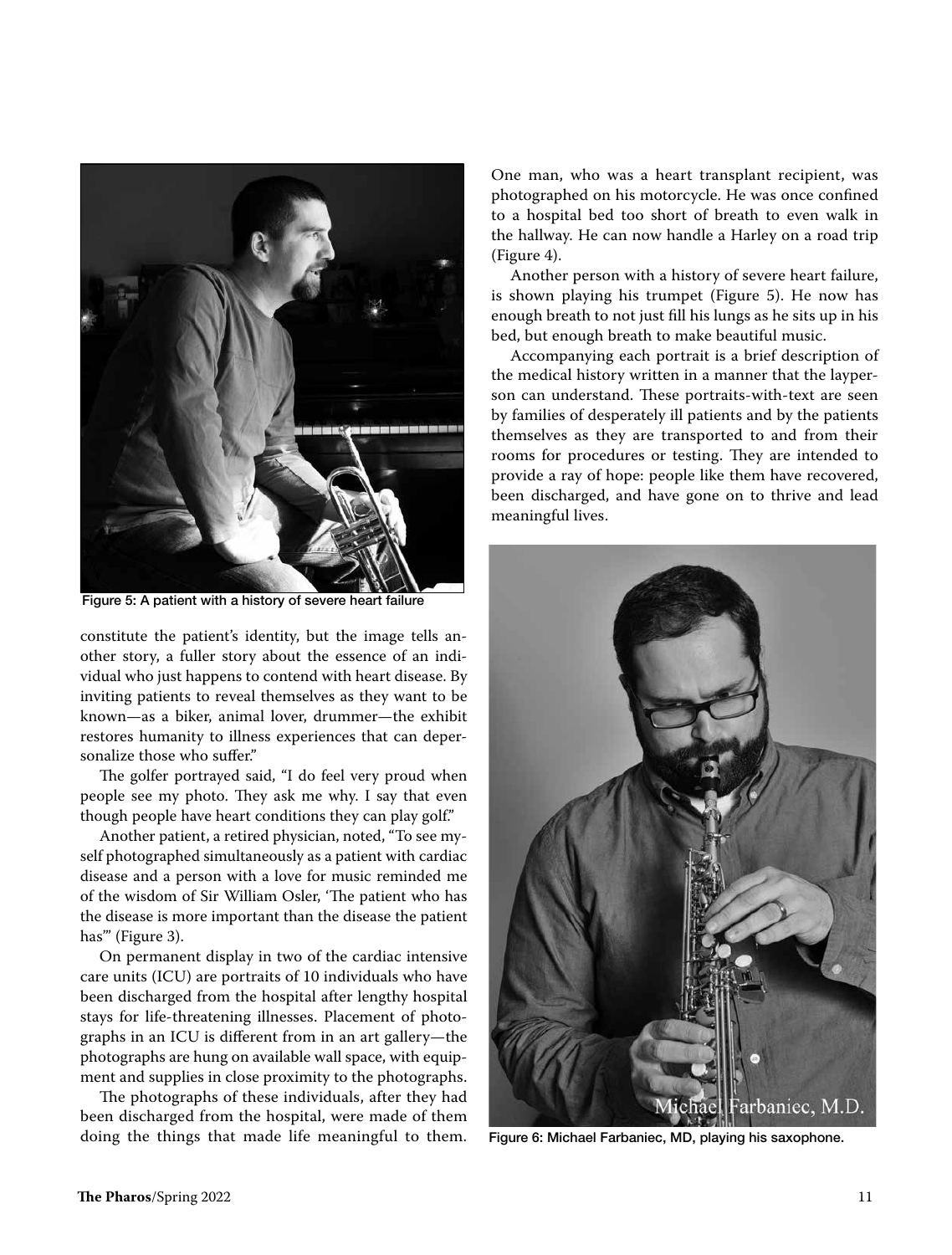

Dr. Dwight Davis (AΩA, University of Rochester School of Medicine and Dentistry, 1995)



The text accompanying each portrait gives the individual story of the patient. The image-word combinations strike home to patients and families because they can identify with these stories.

Health care workers can become depressed caring for critically ill patients who appear to have little hope of survival.<sup>7</sup> Seeing examples of success in medical care is meaningful to them. One health care worker said, "These stories and photos remind us that our daily work is having an impact on people who have lives outside of these four walls."

In the waiting rooms of the cardiology outpatient clinics are portraits of the physicians who see the patients in these clinics. These portraits are not of the physicians in a hospital setting, in their white coats with their stethoscopes in their pockets. The physicians are photographed outside of work involved in activities they enjoy. The name of the physician is attached to each photograph. While patients wait to be called back to the exam rooms, they can see what their physician enjoys doing outside of caring for patients. And the physicians in that clinic who pass by the waiting area as they come to work are reminded that they are people just like those they care for. One photographed physician noted, "Having my picture up in clinic playing the saxophone has led to many conversations with my patients… Recently, a patient…called me to the waiting room to look at my picture. It was great to get out in the

> waiting room and talk to my patient and other patients who were looking at the pictures of all of their providers in the midst of hobbies or with their families. People commented that it humanized their doctors and made it easier to talk to them. I think it creates an unspoken connection that says, 'I am a person too and have interests outside of medicine that may be similar to yours'" (Figure 6).

In another busy hallway outside the main hospital cafeteria hangs a permanent rotating display of eight ancillary workers at the hospital whose jobs are not directly related to health care (Figures 7 and 8). Each is deliberately dressed in business attire and each holds an object representing their job in the hospital. The person's name and job title is attached to the Beth Adams, DO, at home on her farm. bottom of the portrait. The images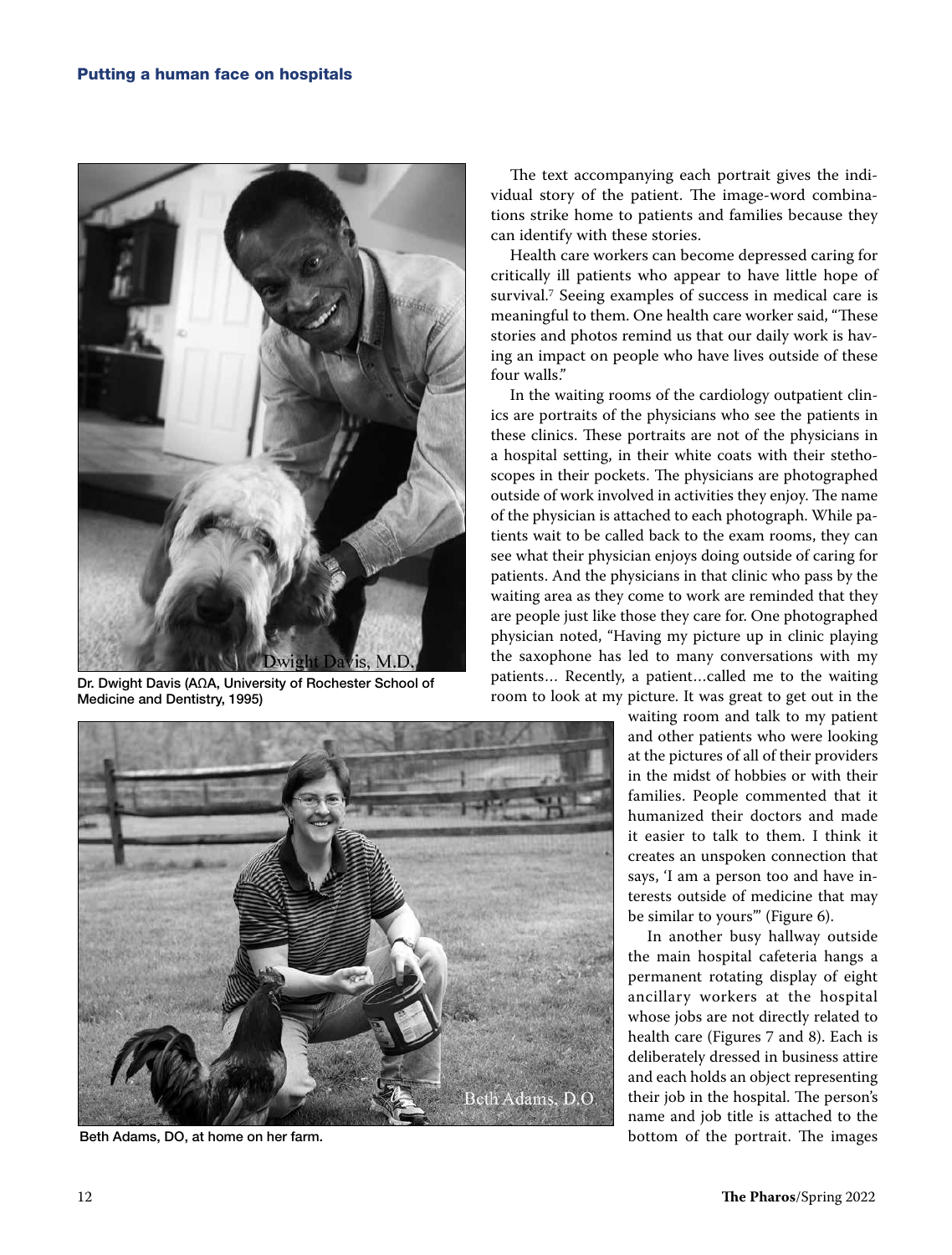are large, 20 inches x 30 inches, framed to 30 inches x 40 inches. These workers take great pride in their portraits. They, and the other hospital workers see this display as representative of the institution's belief that their roles are just as important as others in the hospital. Often, the emphasis in hospitals is on those who deliver health care, and especially on the health care leaders, but the infrastructure of a hospital is also essential. A hospital could not function without those who mop the floors, fix the leaking pipes, and drive the buses. These portraits demonstrate that the hospital values all who work here, and reminds staff that it takes a full team to run a good hospital. One faculty member said, "Every time I walk down the hall outside the cafeteria I see people stopping to look at the photos of ancillary staff who enable the work of the medical center to go smoothly.



Figure 7: Hospital maintenance worker.

Having their work celebrated in this way is an honor for the unsung heroes among us."

The worker photographed in a suit, holding two giant wrenches, said that when he sees his portrait, "I think of the years of service and what I've accomplished…I'm happy with where I am in my career. My name on the photo gives me pride in what I do for the organization" (Figure 7).

## The art of the photo

The patients and physicians were all photographed at their homes or at other places of their choosing, such as a recreational site. As the photographer, I drove as far as an hour and a half to the chosen site and spent at least a half an hour with the individual, making them comfortable with me and my equipment. My intention was not simply to

make a photograph, but to receive the gift of their image from each person. Each person was given a copy of the displayed photograph.

The ancillary workers were photographed in a studio, either at my home or at the hospital. Each brought one or more objects associated with their job. Each was instructed to dress in business attire, and each was told that it was my desire to display them photographically in the same fashion that department heads and deans are displayed. All were given a photograph for their personal use.

The accompanying text for each of the displays was carefully chosen. For the patient portrait series, the text was very limited and technical in nature, deliberately not understandable to the layperson. It was designed to characterize the hospital situation in which the patient may be seen as one-dimensional, only as a patient, not as a person who lived outside a hospital setting.

The text displayed on the portraits of former patients in the ICU described the medical issues of the patient; it was designed to be understood by the layperson, and it added important context to the image.

The text for the ancillary worker photographs and for the physician photographs was very limited. For the ancillary workers, only their name and hospital job titles were added to the photos, and for the physicians, only their name was added to the portrait. Additional text was not required.

## Logistics of the exhibits

The hospital administration has been very supportive of this project. There is a person designated by our humanities department to procure art for hanging in the hospital.